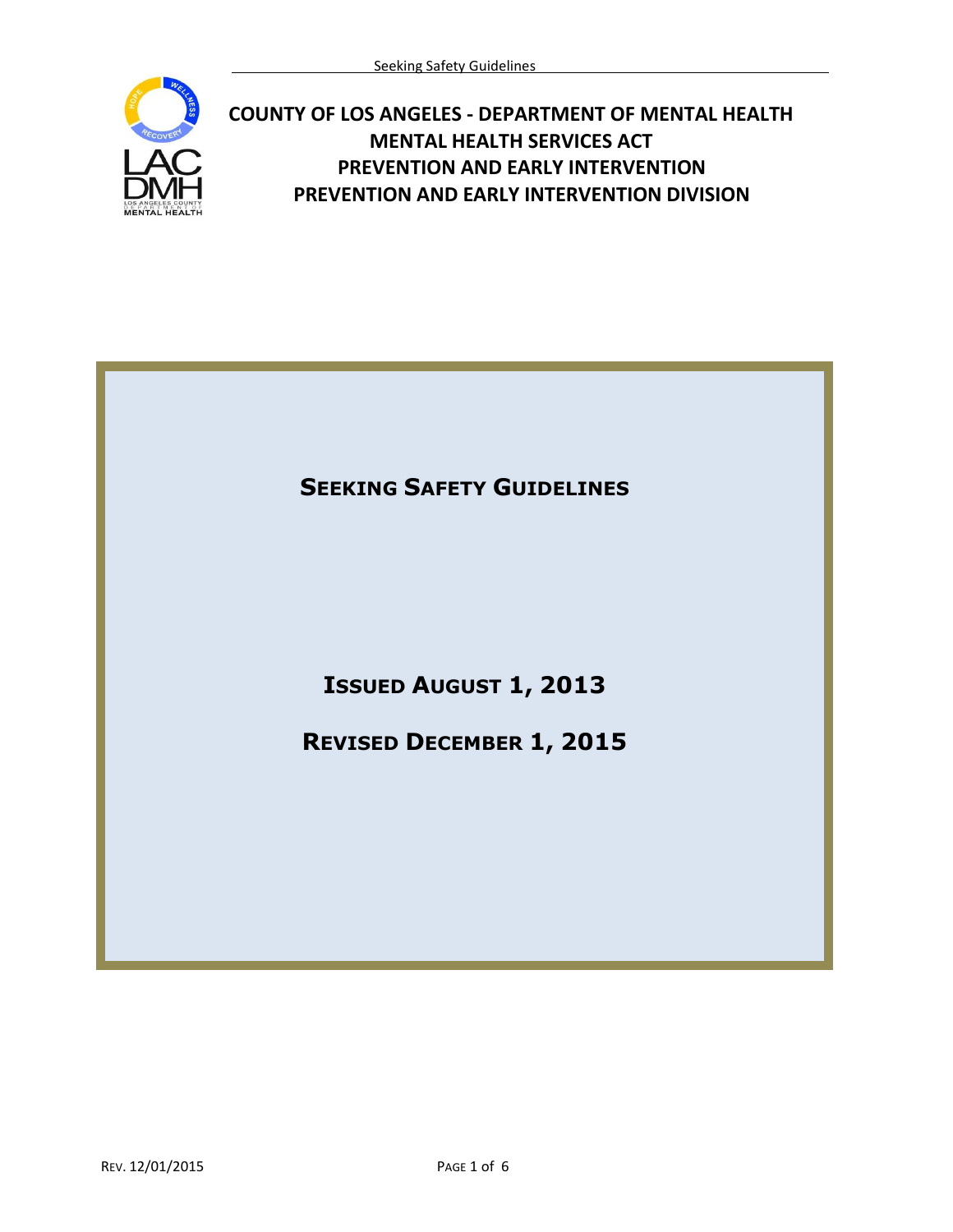| <b>Seeking Safety Guidelines</b>                                                                 |                                                                                                                                                                                                                                                                                                                                                                                                                                                                                                                                                                                                                                                                                                                                                                                                                                                                                                                                                                                                                                                                                                                                                                                                                                                                                                                                                                                                                                                                                                                                                                                                                                                                                                                                                                                                                                                                                    |  |
|--------------------------------------------------------------------------------------------------|------------------------------------------------------------------------------------------------------------------------------------------------------------------------------------------------------------------------------------------------------------------------------------------------------------------------------------------------------------------------------------------------------------------------------------------------------------------------------------------------------------------------------------------------------------------------------------------------------------------------------------------------------------------------------------------------------------------------------------------------------------------------------------------------------------------------------------------------------------------------------------------------------------------------------------------------------------------------------------------------------------------------------------------------------------------------------------------------------------------------------------------------------------------------------------------------------------------------------------------------------------------------------------------------------------------------------------------------------------------------------------------------------------------------------------------------------------------------------------------------------------------------------------------------------------------------------------------------------------------------------------------------------------------------------------------------------------------------------------------------------------------------------------------------------------------------------------------------------------------------------------|--|
| <b>Purpose</b>                                                                                   | Seeking Safety (SS) is an empirically supported <sup>1</sup> treatment model for trauma, substance<br>abuse, and/or posttraumatic stress disorder (PTSD).                                                                                                                                                                                                                                                                                                                                                                                                                                                                                                                                                                                                                                                                                                                                                                                                                                                                                                                                                                                                                                                                                                                                                                                                                                                                                                                                                                                                                                                                                                                                                                                                                                                                                                                          |  |
|                                                                                                  | The SS Guidelines were developed in collaboration with Lisa M. Najavits, PhD, SS<br>Developer, to provide Los Angeles County Department of Mental Health (LAC-DMH)<br>Prevention and Early Intervention (PEI) providers with protocols related to training,<br>model fidelity, and sustainability.                                                                                                                                                                                                                                                                                                                                                                                                                                                                                                                                                                                                                                                                                                                                                                                                                                                                                                                                                                                                                                                                                                                                                                                                                                                                                                                                                                                                                                                                                                                                                                                 |  |
| Glossary                                                                                         | SS Initial Training: Completion of either "A" or "B" training requirements in Section I.<br>SS Champion: Developer-certified SS Adherence Rater and SS Supervisor.<br>Theme Based Calls (TBCs): Telephone consultations facilitated by developer or<br>designee.                                                                                                                                                                                                                                                                                                                                                                                                                                                                                                                                                                                                                                                                                                                                                                                                                                                                                                                                                                                                                                                                                                                                                                                                                                                                                                                                                                                                                                                                                                                                                                                                                   |  |
| I. Training<br><b>Requirements to</b><br><b>Implement SS</b><br><b>Under the DMH PEI</b><br>Plan | Initial Training by Developer-Approved Trainer<br>А.<br>Conducted by developer-approved trainer (minimum of 6 hours).<br>1.<br>Access to SS manual during and after training.<br>2.<br>Developer highly recommends participation in Theme Based Calls<br>3.<br>(TBCs).<br>Trainee will read SS Website's Frequently Asked Questions (FAQs) <sup>2</sup> .<br>4.<br>Trainee will read LAC-DMH PEI SS FAQs <sup>3</sup> .<br>5.<br>Accreditation with LAC-DMH as competent to practice.<br>6.<br>В.<br>Initial Training by SS Champion<br>Conducted by SS Champion (Section III).<br>1.<br>Access to SS Manual, Training DVDs, and Website.<br>2.<br>Complete SS Training Verification Form <sup>4</sup> .<br>3.<br>To be completed during a 6-month period ("b" through<br>а.<br>$''g'$ ).<br>Trainee will read and become familiar with SS Manual.<br>b.<br>Trainee will watch SS Training DVDs <sup>5</sup> .<br>c.<br>1. DVD #1: Overview of Seeking Safety.<br>DVD #2: Example of a Session.<br>2.<br>DVD #3: Client's Story/Grounding.<br>3.<br>Trainee will read SS Website's FAQs <sup>2</sup> .<br>d.<br>Trainee will submit a minimum of one (1) audio/video<br>e.<br>recorded session(s) to SS Champion.<br>SS Champion will rate recordings using SS<br>1.<br>Adherence Scale <sup>6</sup> and SS Adherence Scale Score<br>Sheet <sup>7</sup> .<br>2. SS Champion will provide feedback to trainee<br>utilizing the SS Supervision Format <sup>8</sup> .<br>More adherence ratings may be needed until SS<br>3.<br>Champion determines trainee is consistently<br>demonstrating strong adherence (score of 2.0 or<br>better on each section) to the model.<br>f.<br>Trainee will demonstrate working knowledge of all the<br>above with the SS Champion.<br>SS Champion will submit completed SS Training Verification<br>g.<br>Form <sup>4</sup> to SS Practice Lead at |  |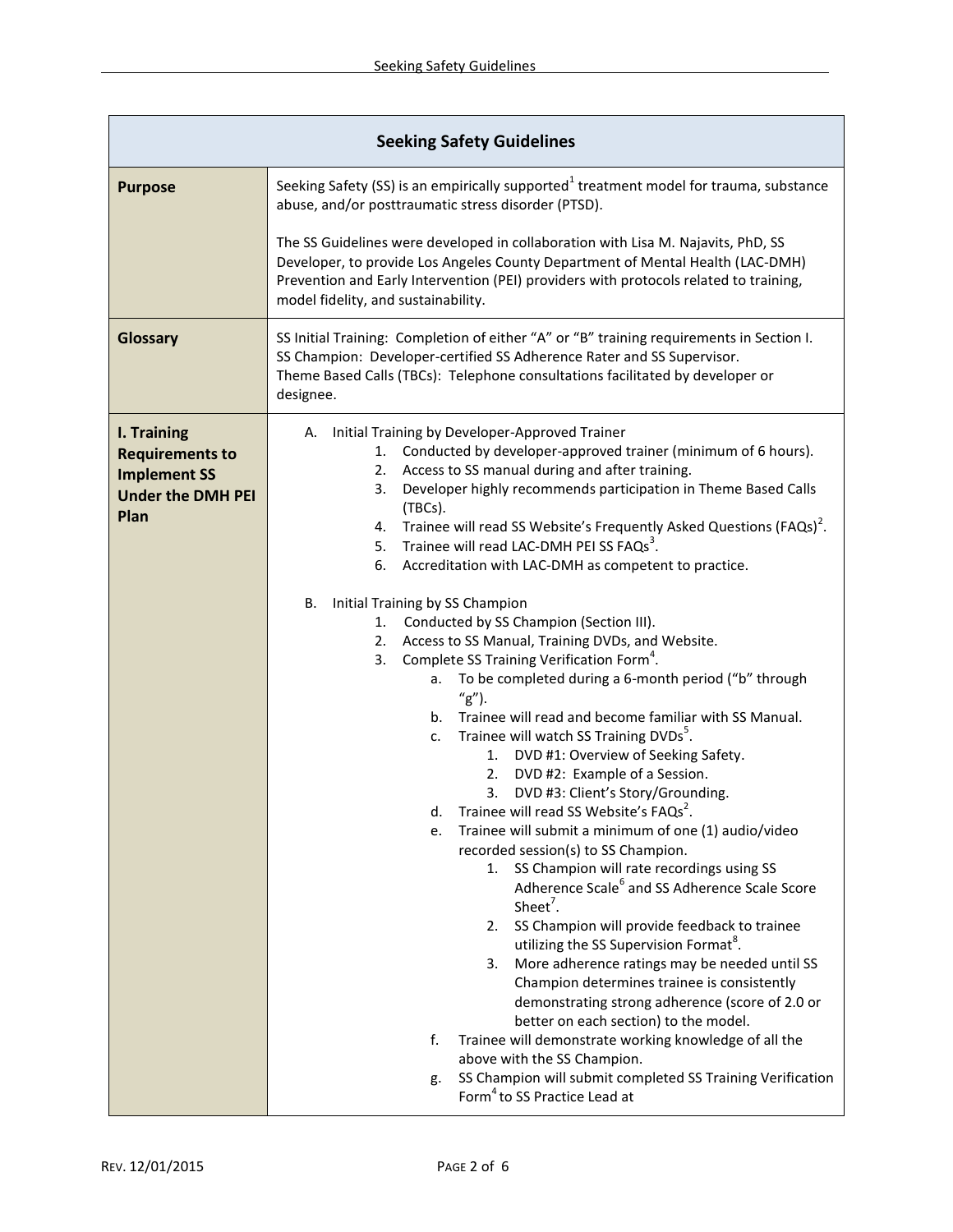|                                        | seekingsafety@dmh.lacounty.gov.<br>Developer highly-recommends participation in TBCs.<br>4.<br>Trainee will read DMH PEI SS FAQs <sup>3</sup> .<br>5.<br>Accreditation with LAC-DMH as competent to practice.<br>6.                                                                                                                                                                                                                                                                                                                                                                                                                                                                                                                                                                                                                                                                                                                                                                                                                                                                                                                                                                                                                                                                                                                                                                                                                                                                                                                                                                                                                                                                                                                                                                                                                                                                                                                                                                                                                                                                                                                                                                                                                                                                                                                                                                                                                                                                                                           |
|----------------------------------------|-------------------------------------------------------------------------------------------------------------------------------------------------------------------------------------------------------------------------------------------------------------------------------------------------------------------------------------------------------------------------------------------------------------------------------------------------------------------------------------------------------------------------------------------------------------------------------------------------------------------------------------------------------------------------------------------------------------------------------------------------------------------------------------------------------------------------------------------------------------------------------------------------------------------------------------------------------------------------------------------------------------------------------------------------------------------------------------------------------------------------------------------------------------------------------------------------------------------------------------------------------------------------------------------------------------------------------------------------------------------------------------------------------------------------------------------------------------------------------------------------------------------------------------------------------------------------------------------------------------------------------------------------------------------------------------------------------------------------------------------------------------------------------------------------------------------------------------------------------------------------------------------------------------------------------------------------------------------------------------------------------------------------------------------------------------------------------------------------------------------------------------------------------------------------------------------------------------------------------------------------------------------------------------------------------------------------------------------------------------------------------------------------------------------------------------------------------------------------------------------------------------------------------|
| <b>II. Theme Based</b><br><b>Calls</b> | A. TBCs are highly recommended by the developer and by LAC-DMH.<br>Telephone consultations facilitated by developer/designee to<br>1.<br>support staff in effectively implementing SS.<br>Attendees are encouraged to participate through sharing and asking<br>2.<br>questions.<br>Staff completing at least 10 out of the 13 themes below, with<br>3.<br>verified attendance, will receive a developer-issued "Certificate of<br>Achievement."<br>4. Other themes may be added as needed.                                                                                                                                                                                                                                                                                                                                                                                                                                                                                                                                                                                                                                                                                                                                                                                                                                                                                                                                                                                                                                                                                                                                                                                                                                                                                                                                                                                                                                                                                                                                                                                                                                                                                                                                                                                                                                                                                                                                                                                                                                   |
|                                        | Recommended themes:<br>В.<br>1. Getting started with Seeking Safety (developing an action plan):<br>This call is designed to help you dive in and make use of Seeking<br>Safety in a user friendly way. Provides ideas to help you get started<br>and discusses potential obstacles.<br>Conducting the session: This call provides strategies for conducting<br>2.<br>Seeking Safety. Topics include key treatment principles,<br>preparation for sessions, and the structure and processes of Seeking<br>Safety.<br>3.<br>Engaging resistant clients: It can be difficult to work with clients<br>that do not want to be in treatment. This call address strategies<br>aimed at engaging clients in the Seeking Safety treatment by<br>empathically meeting them where they are at in their lives.<br>Focusing on trauma: Trauma is one of the most important ways to<br>4.<br>engage clients in Seeking Safety. This call provides a variety of ways<br>to help clients identify and address trauma in a non-threatening<br>way and how to make use of trauma to understand and process<br>what happens in the Seeking Safety session.<br>Focusing on addiction: Substance abuse is a central focus of<br>5.<br>Seeking Safety because it keeps clients stuck in trauma symptoms.<br>This call will assist clinicians to identify and implement strategies to<br>help clients address substance abuse in their Seeking Safety<br>sessions. Topics include abuse vs. dependence, abstinence, harm<br>reduction, controlled use, and the meaning of client's substance<br>abuse in the context of their trauma.<br>Adapting Seeking Safety: Seeking Safety is designed for maximum<br>6.<br>flexibility and adaptability. A major goal of this call is to support you<br>in bringing your clinical wisdom, experience, and personality into<br>the Seeking Safety session while keeping fidelity to the model. This<br>call will discuss many creative adaptations to Seeking Safety.<br>Working with unsafe behavior: Danger is a major issue in the lives<br>7.<br>of many of our clients. This call is designed to help you assist your<br>client in becoming aware of unsafe behavior and begin to take steps<br>by eliminating it.<br>Adolescents (challenges and opportunities): Adolescents can be<br>8.<br>particularly difficult to engage in treatment for a number of<br>reasons. This call will explore creative ways to involve teens in the<br>Seeking Safety treatment. Methods addressed include using games, |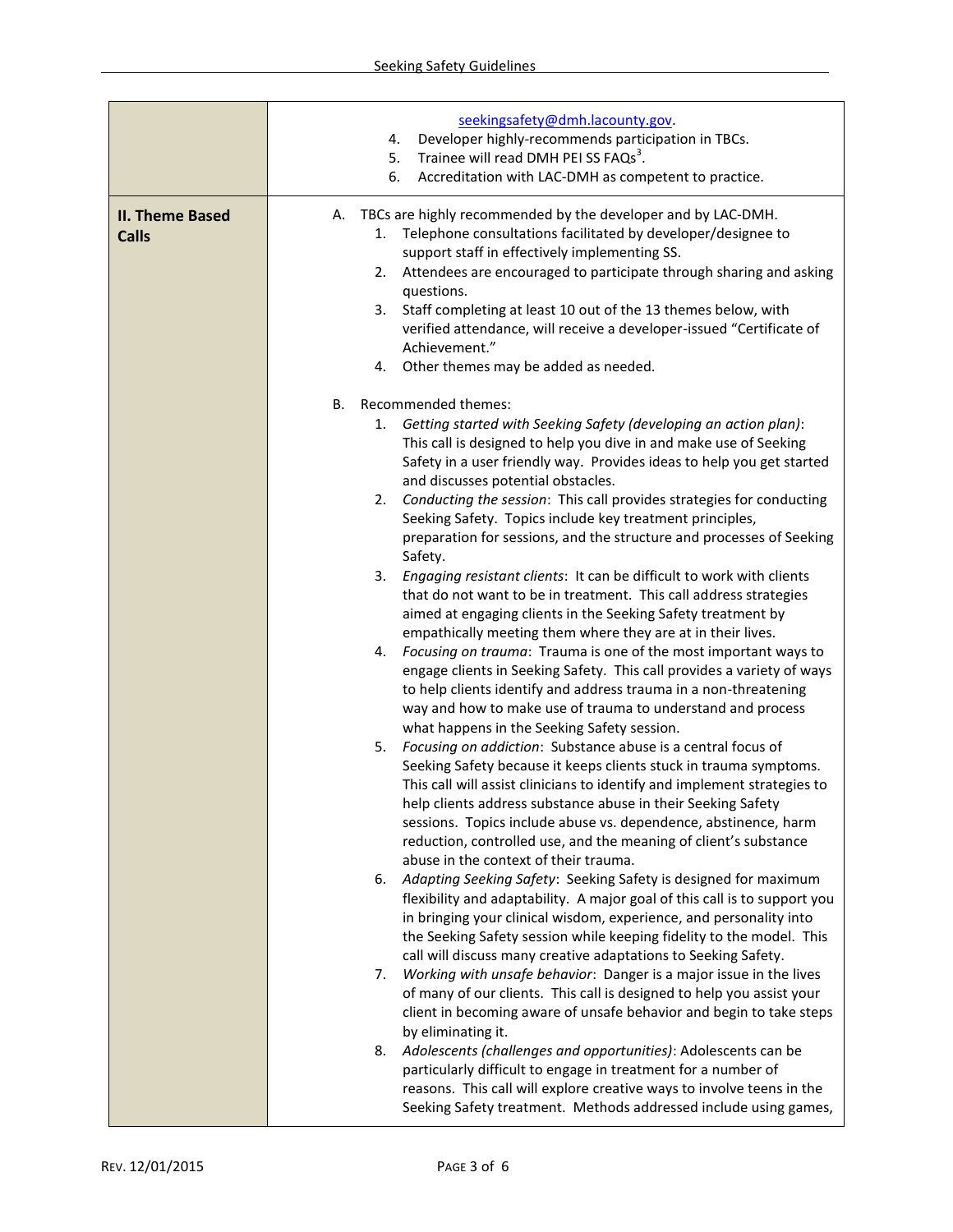|                                                                               | illustrations, music, puzzles, and art work.<br>9.<br>Adults (challenges and opportunities): This call discusses the issues<br>that adults bring to treatment and how to use Seeking Safety to<br>effectively address their concerns.<br>10. Older Adults (challenges and opportunities): Older adults bring very<br>specific developmental concerns and life issues to treatment. This<br>call discusses the challenges older adults experience in aging and<br>how to use Seeking Safety to address these life issues.<br>11. Tough cases: This call offers clinicians an opportunity to explore<br>how to work with challenging and complex clients when conducting<br>Seeking Safety.<br>12. Role-play a session: On this call clinicians are given the opportunity<br>to role play clients with challenging clinical issues.<br>13. Fidelity (staying true to the model): The challenge of an evidence<br>based treatment is to avoid model drift. This call will assist you in<br>understanding the key concepts of adhering to the model of<br>Seeking Safety utilizing tools available on the Seeking Safety<br>website.<br>C. Feedback is encouraged by the developer for ongoing quality<br>improvement. Anonymous feedback can be left at<br>https://www.surveymonkey.com/s/SS phone consult.<br>D. Provider is responsible for any media and associated fees.<br>Forty-eight (48) hours advance notice is required for cancellation and/or<br>Е.<br>rescheduling. |
|-------------------------------------------------------------------------------|-------------------------------------------------------------------------------------------------------------------------------------------------------------------------------------------------------------------------------------------------------------------------------------------------------------------------------------------------------------------------------------------------------------------------------------------------------------------------------------------------------------------------------------------------------------------------------------------------------------------------------------------------------------------------------------------------------------------------------------------------------------------------------------------------------------------------------------------------------------------------------------------------------------------------------------------------------------------------------------------------------------------------------------------------------------------------------------------------------------------------------------------------------------------------------------------------------------------------------------------------------------------------------------------------------------------------------------------------------------------------------------------------------------------------------------------------------------------------------|
| <b>III. Seeking Safety</b><br><b>Champion Training</b><br><b>Requirements</b> | It is highly-recommended each Directly Operated Clinic and Legal Entity<br>А.<br>designates at least one SS Champion that successfully meets and<br>completes all training requirements outlined in this section.                                                                                                                                                                                                                                                                                                                                                                                                                                                                                                                                                                                                                                                                                                                                                                                                                                                                                                                                                                                                                                                                                                                                                                                                                                                             |
|                                                                               | The SS Champion is solely designed to ensure ongoing model fidelity<br>В.<br>(Section IV) and sustainability (Section I - B) within their agency as part of<br>regular staff duties.<br>1. SS Champion cannot conduct adherence ratings and supervision for<br>other agencies, seek paid consultation to provide such ratings or<br>supervision, nor represent him/herself as an associate of SS and/or<br>the developer.<br>SS Champion developer-certification is transferable.<br>2.<br>SS Champion will provide SS Practice Lead with request to<br>а.<br>transfer certification at seekingsafety@dmh.lacounty.gov.<br>SS Champion will provide verification of employment with<br>b.<br>new Legal Entity or Directly Operated Clinic to SS Practice<br>Lead.                                                                                                                                                                                                                                                                                                                                                                                                                                                                                                                                                                                                                                                                                                             |
|                                                                               | Pre-Requisites<br>C.<br>Licensed mental health clinician.<br>1.<br>2.<br>Strong buy-in for the SS model.<br>Completed SS initial training.<br>3.<br>Implemented each of the 25 topics at least once.<br>4.<br>Participation in TBCs (highly recommended by Developer).<br>5.<br>Ongoing implementation of SS.<br>6.                                                                                                                                                                                                                                                                                                                                                                                                                                                                                                                                                                                                                                                                                                                                                                                                                                                                                                                                                                                                                                                                                                                                                           |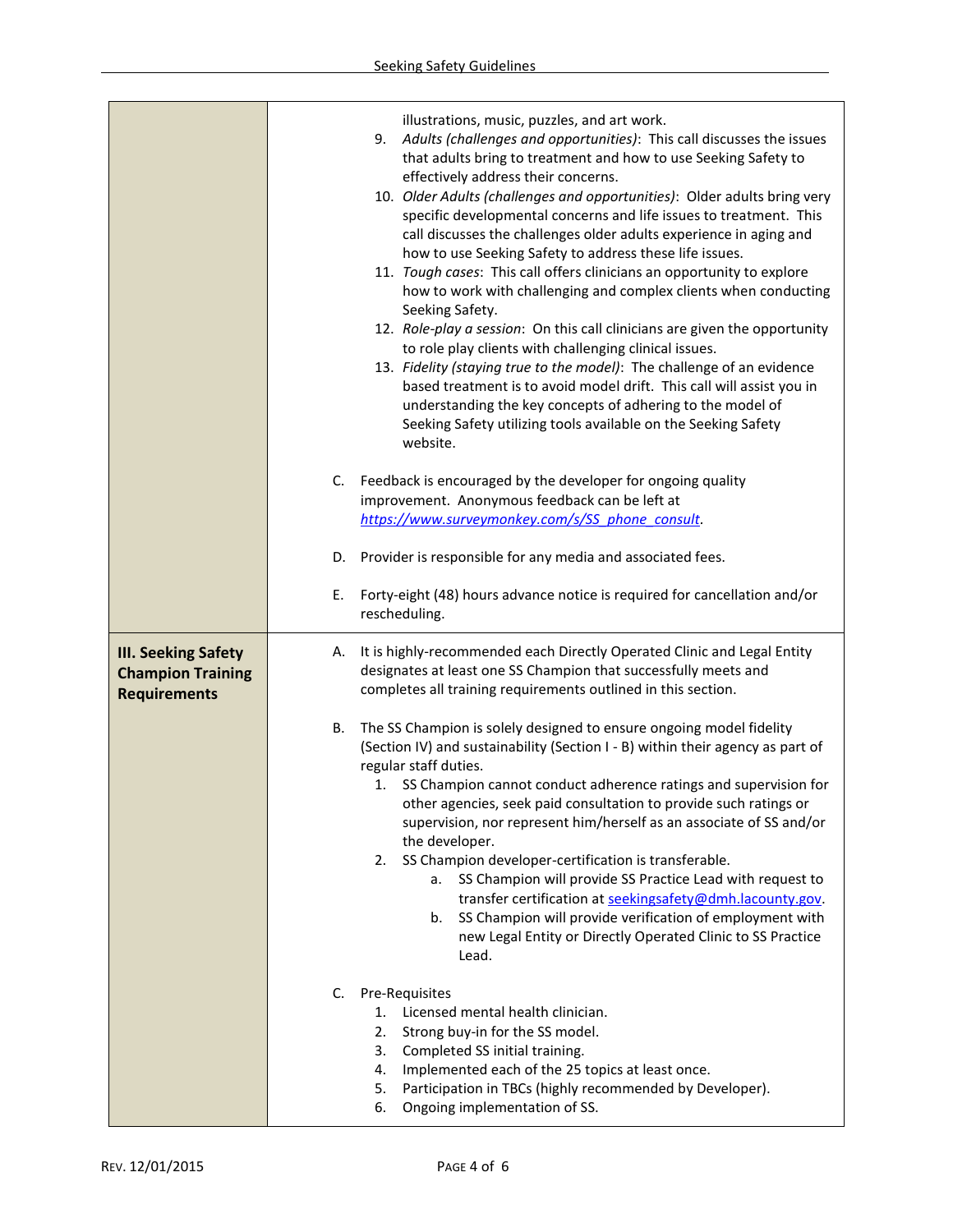| Read SS Website's FAQs <sup>2</sup> .<br>7.<br>Download and read "Najavits, LM (2009). Seeking Safety: An<br>8.<br>implementation guide. In A. Rubin & DW Springer (Eds). The<br>Clinician's Guide to Evidenced-Based Practice. Hoboken, NJ: John<br>Wiley $9.$ " |
|-------------------------------------------------------------------------------------------------------------------------------------------------------------------------------------------------------------------------------------------------------------------|
| D. Adherence Rater Training                                                                                                                                                                                                                                       |
| 1. Attend a one-day (6-hour) developer-approved Adherence Rater                                                                                                                                                                                                   |
| Training.                                                                                                                                                                                                                                                         |
| Rate Pre-Recorded Videos.<br>2.                                                                                                                                                                                                                                   |
| a. Adherence Rater Candidate (ARC) will be assigned two (2)                                                                                                                                                                                                       |
| pre-recorded videos to rate utilizing the SS Adherence                                                                                                                                                                                                            |
| Scale <sup>6</sup> and SS Adherence Scale Score Sheet <sup>7</sup> .                                                                                                                                                                                              |
| ARC will submit completed SS Adherence Scale Score<br>b.                                                                                                                                                                                                          |
| Sheet <sup>7</sup> for 1 <sup>st</sup> video via email and schedule telephone                                                                                                                                                                                     |
| consultation feedback session with developer/designee via                                                                                                                                                                                                         |
| phone.                                                                                                                                                                                                                                                            |
| After receiving feedback for the 1 <sup>st</sup> video rating, ARC will<br>c.<br>submit completed SS Adherence Scale Score Sheet <sup>7</sup> for the                                                                                                             |
| 2 <sup>nd</sup> video and schedule telephone consultation feedback                                                                                                                                                                                                |
| session with developer/designee via phone.                                                                                                                                                                                                                        |
| ARC will be required to successfully rate two (2) videos.<br>d.                                                                                                                                                                                                   |
| ARC to successfully complete all requirements within three<br>e.                                                                                                                                                                                                  |
| (3) months after attending the one-day SS Adherence Rater                                                                                                                                                                                                         |
| Training.                                                                                                                                                                                                                                                         |
| f.<br>ARC responsible for returning the original pre-recorded                                                                                                                                                                                                     |
| videos to the developer.                                                                                                                                                                                                                                          |
| Provider is responsible for any media and associated fees,<br>g.                                                                                                                                                                                                  |
| including unreturned videos.                                                                                                                                                                                                                                      |
| Forty-eight (48) hours advance notice is required for<br>h.<br>cancellation and/or rescheduling of any appointments.                                                                                                                                              |
|                                                                                                                                                                                                                                                                   |
| E.<br><b>Supervisor Training</b>                                                                                                                                                                                                                                  |
| Successfully completed the SS Adherence Rater Training.<br>1.                                                                                                                                                                                                     |
| Downloaded and read SS Supervision Format <sup>8</sup> .<br>2.                                                                                                                                                                                                    |
| Attend a one-day (6-hour) developer-approved SS Supervisor<br>3.                                                                                                                                                                                                  |
| Training.                                                                                                                                                                                                                                                         |
| Record, rate, and role-play agency staff SS session.<br>4.                                                                                                                                                                                                        |
| Supervisor Candidate (SC) will rate agency staff<br>a.                                                                                                                                                                                                            |
| implementing SS by utilizing SS Adherence Scale <sup>6</sup> and SS<br>Adherence Scale Score Sheet <sup>7</sup> .                                                                                                                                                 |
| SC will only submit completed SS Adherence Scale Score<br>b.                                                                                                                                                                                                      |
| Sheet <sup>7</sup> (not the recording) to developer/designee via email                                                                                                                                                                                            |
| while ensuring client information is de-identified.                                                                                                                                                                                                               |
| SC will schedule follow-up telephone consultation with<br>c.                                                                                                                                                                                                      |
| developer/designee to role-play feedback session. SC will                                                                                                                                                                                                         |
| be evaluated on the feedback delivery of the SS Adherence                                                                                                                                                                                                         |
| Scale Score Sheet <sup>7</sup> utilizing the SS Supervision Format <sup>8</sup> . SC                                                                                                                                                                              |
| may require additional ratings.                                                                                                                                                                                                                                   |
| SC to successfully complete all requirements within three<br>d.                                                                                                                                                                                                   |
| (3) months after attending the one-day SS Supervisor                                                                                                                                                                                                              |
| Training.<br>Provider is responsible for any media and associated fees.                                                                                                                                                                                           |
| e.                                                                                                                                                                                                                                                                |